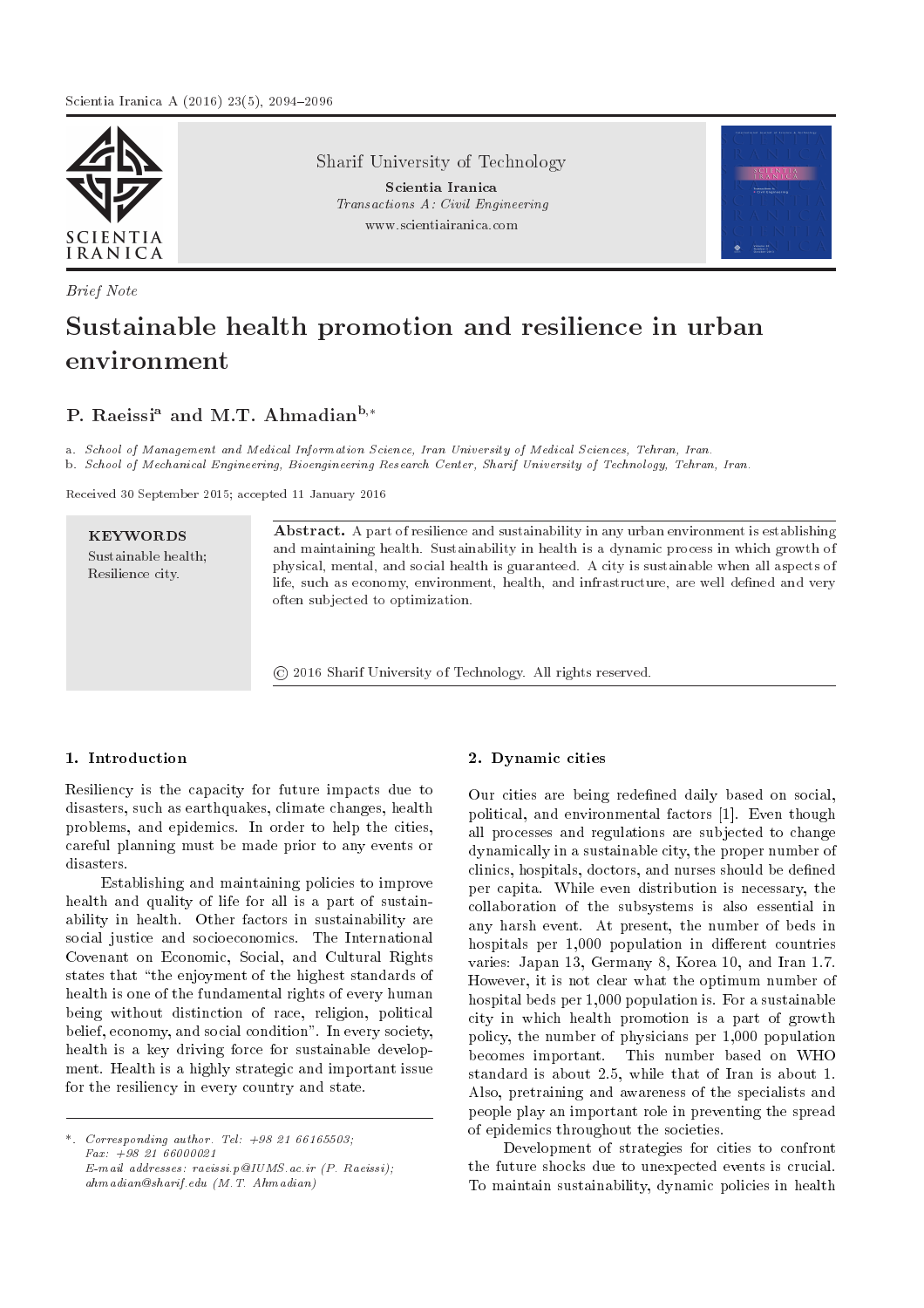promotion are very important. Regular vaccination, health education, and clean environment, such as clean water, clean air, and clean city, are the elements under which sustainable health can be achieved.

#### 3. Sustainable criteria for health

Maintaining and growth of physical, mental, and social health within the society as an important factor in sustainability, economic growth, and happiness along with dynamic social rules and regulations must be in place. This includes the following: Proper number of hospitals, physicians, and nurses mass media such as TV, theater, cinema, magazine, and newspapers; City Hall such as park development, exercise facilities, clean environment, and traffic human relationship such as Non-Governmental Organizations (NGO), playgrounds, libraries, etc.

#### 4. Poverty prevention

Poverty reduction strategies ought to be the goal of City Hall and economic strategy. Poverty is one of the roots of ill-health; ill-health causes poverty as well.

Poor health has adverse effects on sustainability and development of cities. Environmental degradation, uneven development, and inequities also cause poor human health and suffering. Life expectancy of 75.2 years in developed countries, 61.4 years in all developing countries, and 49.2 years in the least developed countries indicate the health development in these countries. Poor environment condition and spread of the epidemics result in the life expectancy of less than 45 years for 200 million people in countries of Africa and Asia. One of the reasons for the lower life expectancy in many of these countries is the spread of HIV/AIDS, addiction, and poverty.

One of the tools helping the sustainability of the cities is virtual communication via Internet and social media. The Internet is making cities more essential than ever through a networked urban infrastructure. People's access to communication and information in health promotion field could be available through the networking of the cities. Global information and communications facilitate resiliency, specically in the health improvement. Information exchange and mobility throughout the cities, as one of the key points, should be addressed in any resilient city in the face of adversity. Internet is an essential part of collaboration among people in every urban life and can highly affect health promotion and sustainability.

Human capability and well-being solely depend on health; total satisfaction of other aspects of life also depends on well-being and capability.

Ecosystem and human health are the integral part of a sustainable and prosperous human life.

A healthy ecosystem also guarantees the human health as well. Part of the epidemic and disease can be prevented by healthy ecosystems. Due to the infectious diseases resulting from environment, in these countries, one in five children fails to reach his or her fifth birthday. The child mortality rate based on WHO reports was 156 per 1,000 live births in the least developed countries in 2000, compared to 81 in all developing countries and 11 in developed countries.

It is also estimated that 35 million children in developing countries and 8 million in developed countries suffer from obesity and are overweight, although in relative terms, the percentages are higher in developed countries. Childhood obesity requires an interdisciplinary approach to address the current eating habits and physical activity of our youth [2].

In the developing countries, air pollution is gradually becoming a risk factor in health. Air pollution is a major contributor to the global burden of disease and mortality; it is estimated to cause 1.3 million deaths worldwide each year [3,4]. Public health is becoming more deeply integrated into city policymaking and programming; it is likely to gain even more importance in the coming years with such movements as health in all policies (WHO). Encouragement of the governments, communities, organizations, and NGOs to focus their issue on policies for the improvement, health, and wellbeing will promote health status for sustainable cities. Completing this task requires cooperation of all sectors of a society.

#### 5. Conclusion

Increasing flow of information and available data enable the cities to operate much better through internet and social networks. It is necessary to integrate health with policies for a sustainable and resilient city. Planning for maximizing physical, mental, and social health within the society must be a part of this integration. Dynamic interventions for the optimization of people health to achieve the sustainable and resilient city must be the goal in each urban environment. Air pollution is one of the hazard element in health promotion. Municipal managers must do their best for clean air and environment along with the enhancement and sustainability of health.

#### References

- 1. Falco, G.J. "City resilience through data analytics: A human-centric approach", International Conference on Sustainable Design, Engineering and Construction (2015).
- 2. Arriscadoa, D., Murosb, J.J., Zabalac, M. and Dalmaua, J.M. "Influence of school health promotion on